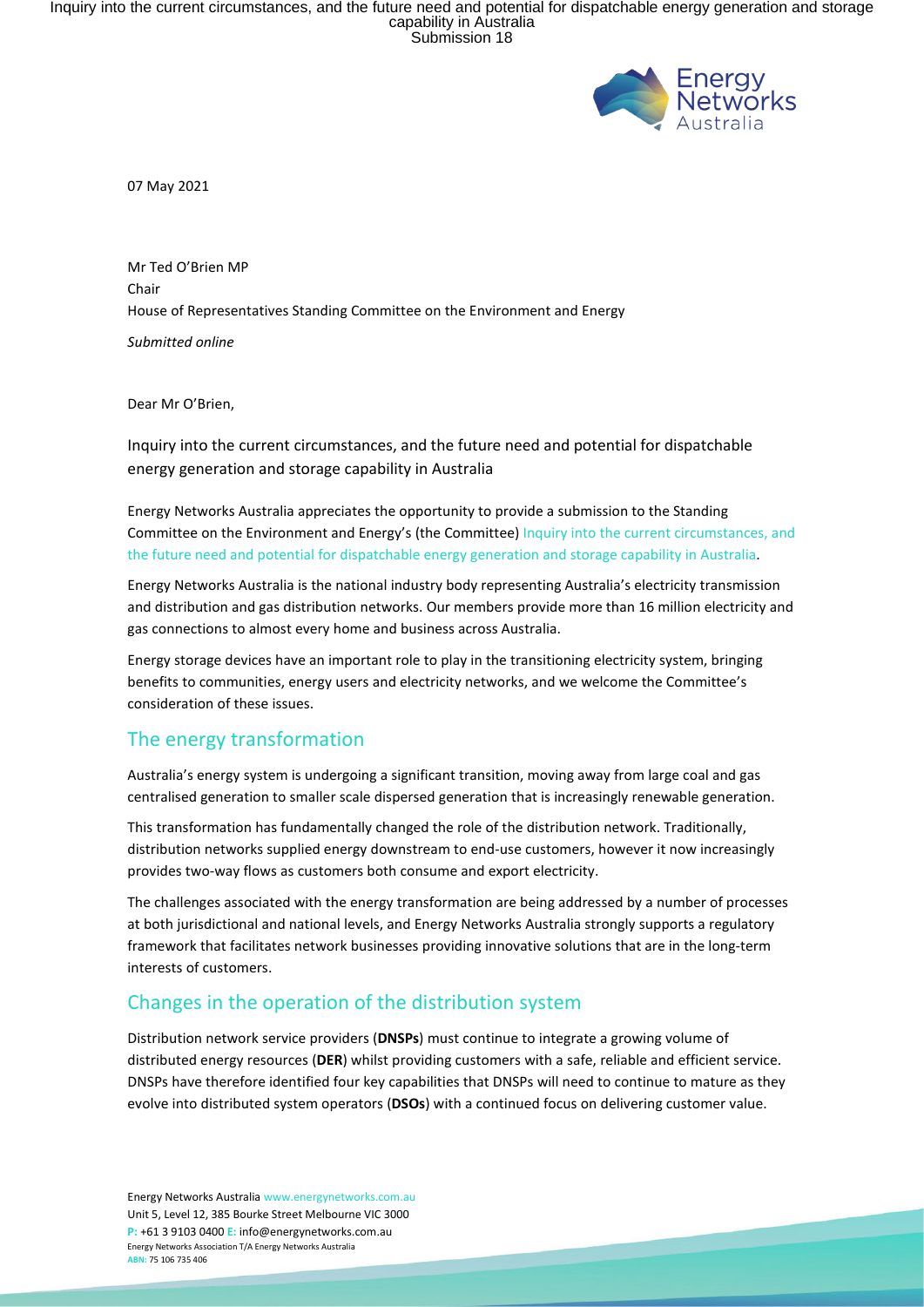

These capabilities have been incorporated into a future DSO vision that Energy Networks Australia is developing in collaboration with members and other key stakeholders, and include:

#### » **Dynamic system operation**

In a future energy system with many more dynamic parts, it will be vital for DSOs to plan, maintain, and importantly *optimise* the network for customer safety, reliability and choice. This is likely to include (but not limited to) delivery of dynamic operating limits.

#### » **Flexible access services**

Not all customers will use the network in the same way and their use may change over time. DSOs will need to develop new capabilities and offerings to meet diverse customer requirements and provide their desired services. In addition, it is likely to become important to efficiently allocate network capacity on a more dynamic basis than today as customers' needs continue to evolve.

#### » **Dynamic network pricing**

If implemented effectively, moving towards dynamic network pricing will deliver system affordability and equity to customers by encouraging and incentivising better bi-directional network usage that maximises the benefit to all customers. This is a key enabler to stimulate the innovation required to integrate new loads such as electric vehicles at least cost.

#### » **System services**

DSOs must maximise the value of their assets and develop new capabilities to support and provide the services that customers want and value. This includes ensuring that the distribution network does its part in the value chain to support a stable, clean and reliable energy system alongside transmission, generation, retail and other future participants.

While these are the broad responsibilities of a DSO, the exact mechanisms by which they will be delivered are still being developed. Whilst each DNSP is currently at different points along the maturity spectrum, predominantly driven by the specific needs of their customers, the level of decentralisation in their service area, and the penetration of smart meter fleet the Vision will assist in setting a broad direction for future national harmonisation.

It is therefore critical that the regulatory framework facilitates DNSPs' adoption of technologies to meet changing customer needs.

## Current regulatory framework

Energy storage devices, such as grid connected batteries, represent an increasingly efficient option to provide a number of distribution services, including:

- » Voltage support to enable additional hosting of distributed generation,
- Peak demand management to defer network upgrades both at a local level and at a regional level,
- » Optionality can deal with an increase in load and an increase in generation,
- » Managing fault levels in areas with high levels of solar generation to ensure appropriate operation of protection schemes, and
- » Phase balancing.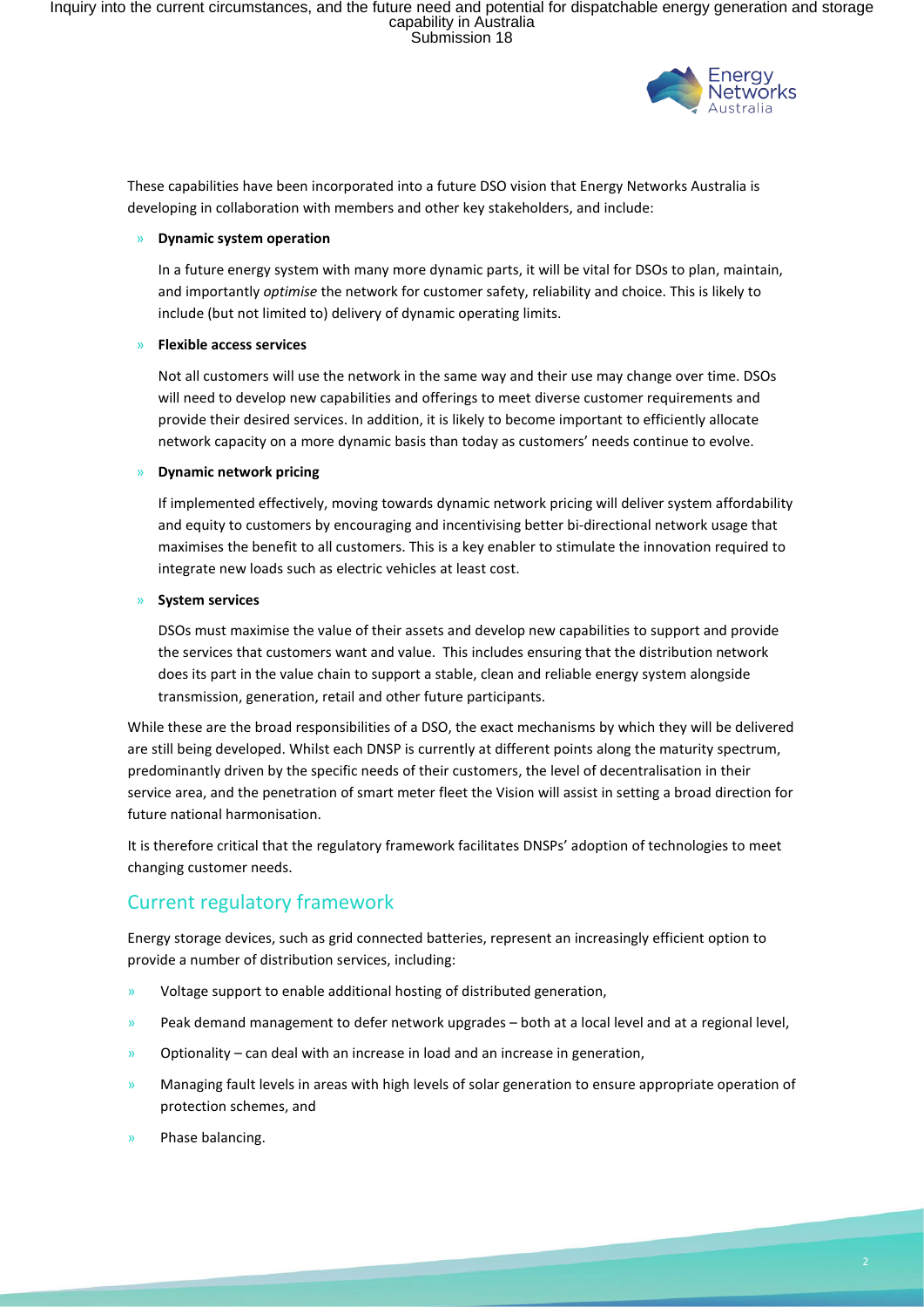Inquiry into the current circumstances, and the future need and potential for dispatchable energy generation and storage<br>capability in Australia<br>Submission 18



While DNSPs can use energy storage devices to provide distribution services, the Australian Energy Regulator's (**AER**) existing service classifications and ring-fencing framework currently limit networks' ability to provide certain battery storage services to customers.

The Energy Security Board's Health of the National Electricity Market Report observes that:

### *At present the ownership of batteries within the network is constrained and this may not be optimal nor fit with the role of the network if it is to be a platform to provide services. <sup>1</sup>*

Without going through the national regime's existing ring-fencing waiver process, which imposes costs, uncertainty of investment recovery and delays delivering benefits to consumers, DNSPs are precluded from increasing the viability of these services by, for example, leasing out spare capacity or offering customers access to a shared storage service. This is commonly referred to as value stacking and allows the same battery storage device to be used for multiple purposes.

The AER, however, is currently further considering the role of energy storage devices in the national electricity market, and a recent issues paper<sup>2</sup> identifies a number of consumer benefits from value-stacking, including:

- » Location DNSPs can optimise the location of storage devices to maximise value, and
- » Access enabling DNSPs to serve as platform providers.

Enabling value-stacking also reduces the cost to all consumers of DNSPs providing network services and would foster the energy storage market and provide incentives for third parties to enter.

Distributor-led storage devices may also support retail contestability in the provision of storage services by offering services to all parties on an equal basis.

## Case studies

**United Energy** is installing 40 new pole-mounted battery energy storage system (BESS) units in the low voltage network as part of a trial to provide network peak demand support (a distribution service). In order to deliver the greatest benefits to consumers and a lower cost outcome for consumers from the installation of the BESS units, United Energy will partner with a retailer selected under a competitive process. The retailer partner intends to use the BESS units for providing frequency control ancillary services, and energy arbitrage (i.e., a non-distribution service). This is an example of a DNSP indirectly (i.e., through a third party) using a neighbourhood battery to also provide non-distribution services to the benefit of all consumers.

**Jemena and AusNet Services** (in collaboration with ARENA) are undertaking a BESS trial installing a large community size battery in Greenvale to demonstrate how new technologies can enable distribution networks to accommodate increased levels of distributed energy resources and mitigate power quality and stability challenges caused by very high penetration of solar.

**Ausgrid** is currently undertaking a virtual trial of a neighbourhood battery, which provides both a community storage solution for solar customers (non-distribution service) and provides a more

<sup>1</sup> Energy Security Board, *Volume 1: The ESB Health of the NEM Report 2019*, 24 February 2020, page 39 [emphasis added].

<sup>2</sup> Australian Energy Regulator, Issues Paper: Updating the Ring-fencing Guidelines for Stand-Alone Power Systems and Energy Storage Devices, November 2020.